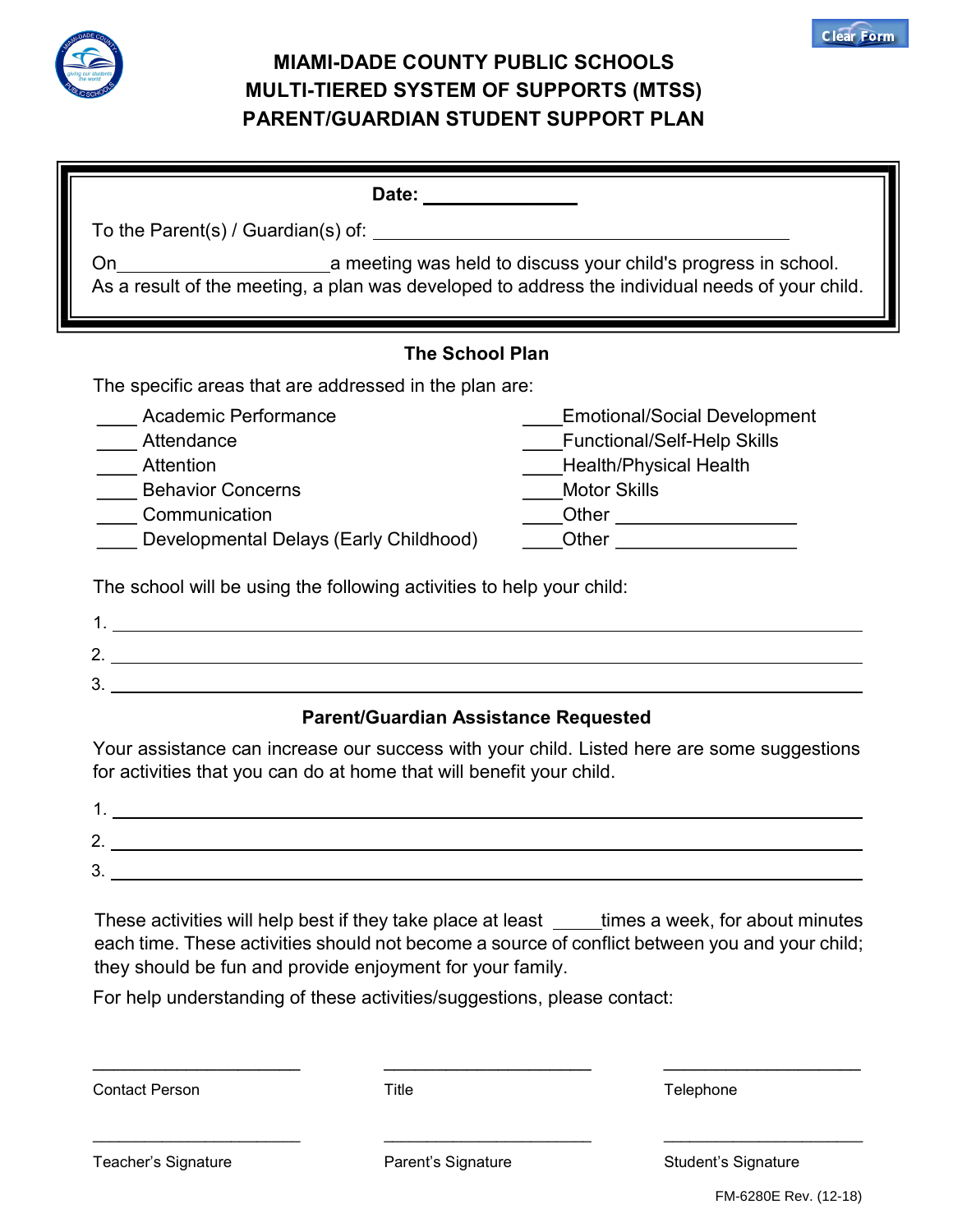### Escuelas Públicas del Condado Miami-Dade MULTI-TIERED SYSTEM OF SUPPORTS (MTSS) Plan de Apoyo de los Padres para el Estudiante

|                                                                                                                                                                                                                                                          | Fecha: ___________________                                                                                                                           |                                                                      |
|----------------------------------------------------------------------------------------------------------------------------------------------------------------------------------------------------------------------------------------------------------|------------------------------------------------------------------------------------------------------------------------------------------------------|----------------------------------------------------------------------|
|                                                                                                                                                                                                                                                          |                                                                                                                                                      |                                                                      |
| El día a contra contra la contra del contra la contra del contra la contra del contra la contra del contra la<br>la escuela. Como resultado de esta reunión, se desarrolló un plan para tratar las necesidades individuales de su<br>$ni\tilde{p}$ o(a). | _de_________________se llevó a cabo una reunión para discutir el progreso de su niño(a) en                                                           |                                                                      |
|                                                                                                                                                                                                                                                          |                                                                                                                                                      |                                                                      |
|                                                                                                                                                                                                                                                          | <b>El Plan Escolar</b>                                                                                                                               |                                                                      |
| Las áreas específicas que se incluyen en el plan son las siguientes:                                                                                                                                                                                     |                                                                                                                                                      |                                                                      |
| Desempeño académico                                                                                                                                                                                                                                      |                                                                                                                                                      | Desarrollo emocional/social                                          |
| Asistencia                                                                                                                                                                                                                                               |                                                                                                                                                      | Habilidades prácticas / ayuda propia                                 |
| Nivel de Concentración                                                                                                                                                                                                                                   |                                                                                                                                                      | Salud / Salud Física                                                 |
| Problemas de comportamiento                                                                                                                                                                                                                              |                                                                                                                                                      | Habilidades motoras / de movimientos                                 |
| Comunicación<br>Retraso en el Desarrollo (Infancia)                                                                                                                                                                                                      |                                                                                                                                                      | _Otras: ________________________<br>_Otras: ________________________ |
|                                                                                                                                                                                                                                                          | Ayuda Solicitada de los Padres / Tutores<br>Su ayuda puede incrementar nuestro éxito con su niño(a). A continuación se enumera un listado de algunas |                                                                      |
|                                                                                                                                                                                                                                                          |                                                                                                                                                      |                                                                      |
| sugerencias de actividades que usted puede llevar a cabo con su niño(a) en su hogar:                                                                                                                                                                     |                                                                                                                                                      |                                                                      |
|                                                                                                                                                                                                                                                          |                                                                                                                                                      |                                                                      |
|                                                                                                                                                                                                                                                          |                                                                                                                                                      |                                                                      |
| 3.<br>Estas actividades ayudarán de la mejor manera si se llevan a cabo ______veces a la semana, por lo menos,<br>niño(a); deben ser divertidas y entretenidas para su familia.                                                                          |                                                                                                                                                      |                                                                      |
| Para obtener más ayuda sobre estas actividades o sugerencias para que estas actividades sean divertidas, favor<br>póngase en contacto con:                                                                                                               |                                                                                                                                                      |                                                                      |
| (Persona de contacto)                                                                                                                                                                                                                                    | (Cargo)                                                                                                                                              | (Teléfono)                                                           |
| Firma del Maestro(a)                                                                                                                                                                                                                                     | Firma del padre/de la madre                                                                                                                          | Firma del estudiante                                                 |